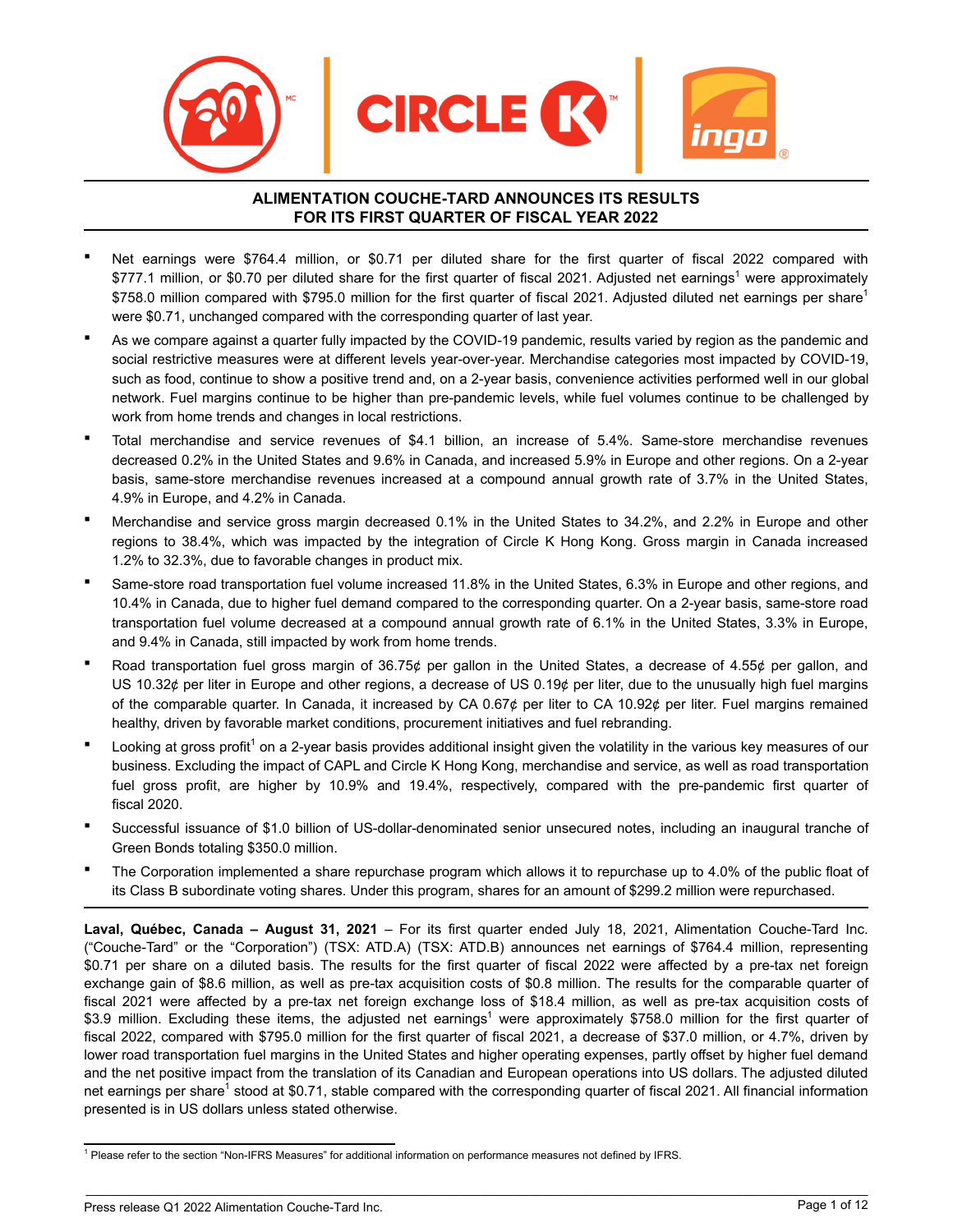"I am pleased to report that across our global network, we had solid first quarter results, both in convenience and fuel, even when compared to a very strong quarter last year. Same-store sales were especially good in Europe, and across all our regions, we have seen positive growth in food as the ease and the quality of our offer are clearly resonating with our customers. While remaining impacted by COVID-19 traffic patterns, fuel volumes improved and we continued to achieve healthy margins as well as expanded our global fuel business in terms of procurement capabilities, pricing analytics, and the Circle K fuel rebranding efforts, where results continued to be encouraging. No doubt, as the pandemic continues to present operational and supply chain challenges to the business, I remain incredibly proud and grateful for the care and commitment to the business shown by our team members, customers, and partners", said Brian Hannasch, President and Chief Executive Officer of Alimentation Couche-Tard.

"This quarter, we made notable developments in our ambition to grow the network. On the acquisition front, we entered into a definitive agreement to purchase Wilsons Gas Stops and Go! Stores that has a network of 226 company-operated and dealer locations and a fuel terminal in Atlantic Canada. We also are moving forward with a binding agreement to acquire 35 sites in the United States, predominately in Oregon and Washington, currently operated under the Porter's brand. In both cases, we look forward to welcoming strong sites with experienced team members into the Couche-Tard family. On the organic front, we added 30 new store builds or razed and rebuilds to our portfolio, which support our growth platforms and brand promise. Additionally, we expanded our *Fresh Food, Fast* program globally, adding nearly 500 stores, which brings the total count to over 2,000 stores. Growing the size and scale of the network is essential to our strategic goals and we remain disciplined in creating value for our shareholders", concluded Brian Hannasch.

Claude Tessier, Chief Financial Officer, added: "In light of a strong quarter last year, we delivered solid quarterly results for the first quarter of fiscal 2022. We saw good performance across most areas of the organization, especially when looking at the results across the past two years. On the operating cost side, we implemented important measures in the prior year to control our expenses with the uncertainties around the COVID-19 pandemic. We therefore saw an increase in our expenses this quarter also due to normal inflation, a somewhat volatile labor market and investment in strategic initiatives. For the 2-year period, our normalized expenses grew at a compound annual growth rate of only 1.2%, continuing to reflect our cost discipline. We exited the quarter in a strong financial position with a cash balance of approximately \$3.4 billion and a leverage ratio of 1.23. In addition, we repurchased close to \$300.0 million of our shares during the quarter, continuing to provide value to our shareholders."

# **Significant Items of the First Quarter of Fiscal 2022**

• As we compare against a quarter fully impacted by the COVID-19 pandemic, results varied by region as the pandemic and social restrictive measures were at different levels year-over-year. Merchandise categories most impacted by COVID-19, such as food, continue to show a positive trend and, on a 2-year basis, convenience activities performed well in our global network. Fuel margins continue to be higher than pre-pandemic levels, while fuel volumes continue to be challenged by work from home trends and changes in local restrictions.

Looking at gross profit<sup>1</sup> on a 2-year basis provides additional insight given the volatility in the various key measures of our business. Excluding the impact of CAPL and Circle K Hong Kong, merchandise and service, as well as road transportation fuel gross profit, are higher by 10.9% and 19.4%, respectively, compared with the pre-pandemic first quarter of fiscal 2020.

- We exercised common share warrants in Fire & Flower Holdings Corp. ("Fire & Flower") for cash consideration of CA \$9.8 million (\$7.9 million), which increased our ownership interests to approximately 22.4%.
- On April 21, 2021, the Toronto Stock Exchange approved the implementation of a share repurchase program, which took effect on April 26, 2021. The program allows us to repurchase up to 4.0% of the public float of our Class B subordinate voting shares. During the first quarter of fiscal 2022, we repurchased 8,471,000 Class B subordinate voting shares, for an amount of \$299.2 million.
- On May 13, 2021, we issued US-dollar-denominated senior unsecured notes totaling \$1.0 billion, consisting of a \$650.0 million tranche with a coupon of 3.439% and maturing in 2041, as well as a \$350.0 million Green Bonds tranche with a coupon of 3.625% and maturing in 2051. An amount equal to the net proceeds of the Green Bonds will be used to finance or refinance new or existing environmentally friendly projects and community initiatives, which furthers our commitment for a more responsible future. The net proceeds from the \$650.0 million issuance, as well as cash on hand, were used to fully repay, on May 14, 2021, our \$1.0 billion US-dollar-denominated senior unsecured notes that were set to mature on July 26, 2022. The repayment included an early redemption premium of \$27.7 million.

<sup>&</sup>lt;sup>1</sup> Please refer to the section "Non-IFRS Measures" for additional information on performance measures not defined by IFRS.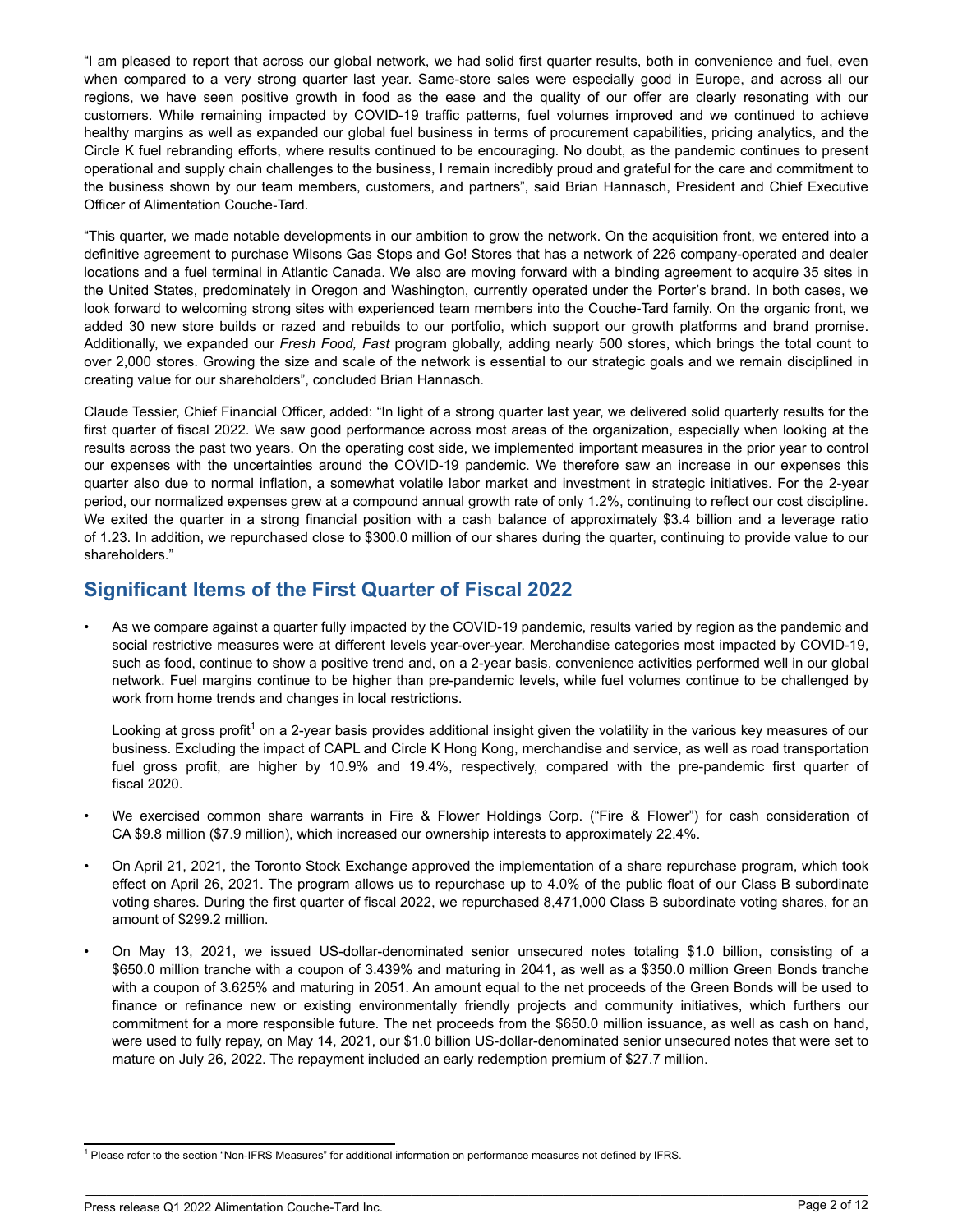# **Changes in our Network during the First Quarter of Fiscal 2022**

- *•* We completed the sale of 48 sites located in Oklahoma, within the United States, to Casey's General Stores Inc. for cash consideration of \$40.3 million. The transaction resulted in a gain of \$13.6 million.
- On July 30, 2021, subsequent to the end of the quarter, we entered into a binding agreement in connection with the acquisition of Cape D'Or Holdings Limited, Barrington Terminals Limited and other related holding entities, which operate an independent convenience store and fuel network in Atlantic Canada under the Esso, Go! Store and Wilsons Gas Stops brands ("Wilsons"). The Wilsons network comprises 79 company-operated convenience retail and fuel locations, 147 dealer locations, and a fuel terminal in Halifax, Canada. The transaction is expected to close in the first half of calendar year 2022 and is subject to customary closing conditions and regulatory approvals, including those under the *Competition Act* (Canada).
- **•** On August 24, 2021, subsequent to the end of the quarter, we entered into a binding agreement to acquire, through a single transaction, 35 company-operated stores predominately located in Oregon and Western Washington, within the United States. This transaction is expected to close during the second quarter of fiscal 2022.
- We completed the construction of 16 stores and the relocation or reconstruction of 14 stores. As of July 18, 2021, another 57 stores were under construction and should open in the upcoming quarters.

#### *Summary of changes in our store network*

The following table presents certain information regarding changes in our store network over the 12‑week period ended July 18, 2021:

|                                                                         | 12-week period ended July 18, 2021 |      |             |                                           |        |
|-------------------------------------------------------------------------|------------------------------------|------|-------------|-------------------------------------------|--------|
| <b>Type of site</b>                                                     | Company-<br>operated               | CODO | <b>DODO</b> | <b>Franchised and</b><br>other affiliated | Total  |
| Number of sites, beginning of period                                    | 9,976                              | 398  | 697         | 1,257                                     | 12,328 |
| Openings / constructions / additions                                    | 16                                 |      | 4           | 14                                        | 34     |
| Closures / disposals / withdrawals                                      | (89)                               |      | (9)         | (9)                                       | (107)  |
| Store conversion                                                        | 3                                  | (1)  | (3)         |                                           |        |
| Number of sites, end of period                                          | 9.906                              | 397  | 689         | 1,263                                     | 12,255 |
| Circle K branded sites under licensing agreements                       |                                    |      |             |                                           | 1,913  |
| <b>Total network</b>                                                    |                                    |      |             |                                           | 14,168 |
| Number of automated fuel stations included in the period-end<br>figures | 978                                |      | 9           |                                           | 987    |

# **Exchange Rate Data**

We use the US dollar as our reporting currency, which provides more relevant information given the predominance of our operations in the United States.

The following table sets forth information about exchange rates based upon closing rates expressed as US dollars per comparative currency unit:

|                        | 12-week periods ended |               |  |
|------------------------|-----------------------|---------------|--|
|                        | July 18, 2021         | July 19, 2020 |  |
| Average for the period |                       |               |  |
| Canadian dollar        | 0.8167                | 0.7289        |  |
| Norwegian krone        | 0.1188                | 0.1027        |  |
| Swedish krone          | 0.1187                | 0.1057        |  |
| Danish krone           | 0.1620                | 0.1492        |  |
| Zloty                  | 0.2662                | 0.2481        |  |
| Euro                   | 1.2044                | 1.1124        |  |
| Ruble                  | 0.0136                | 0.0141        |  |
| Hong Kong dollar       | 0.1288                |               |  |
|                        |                       |               |  |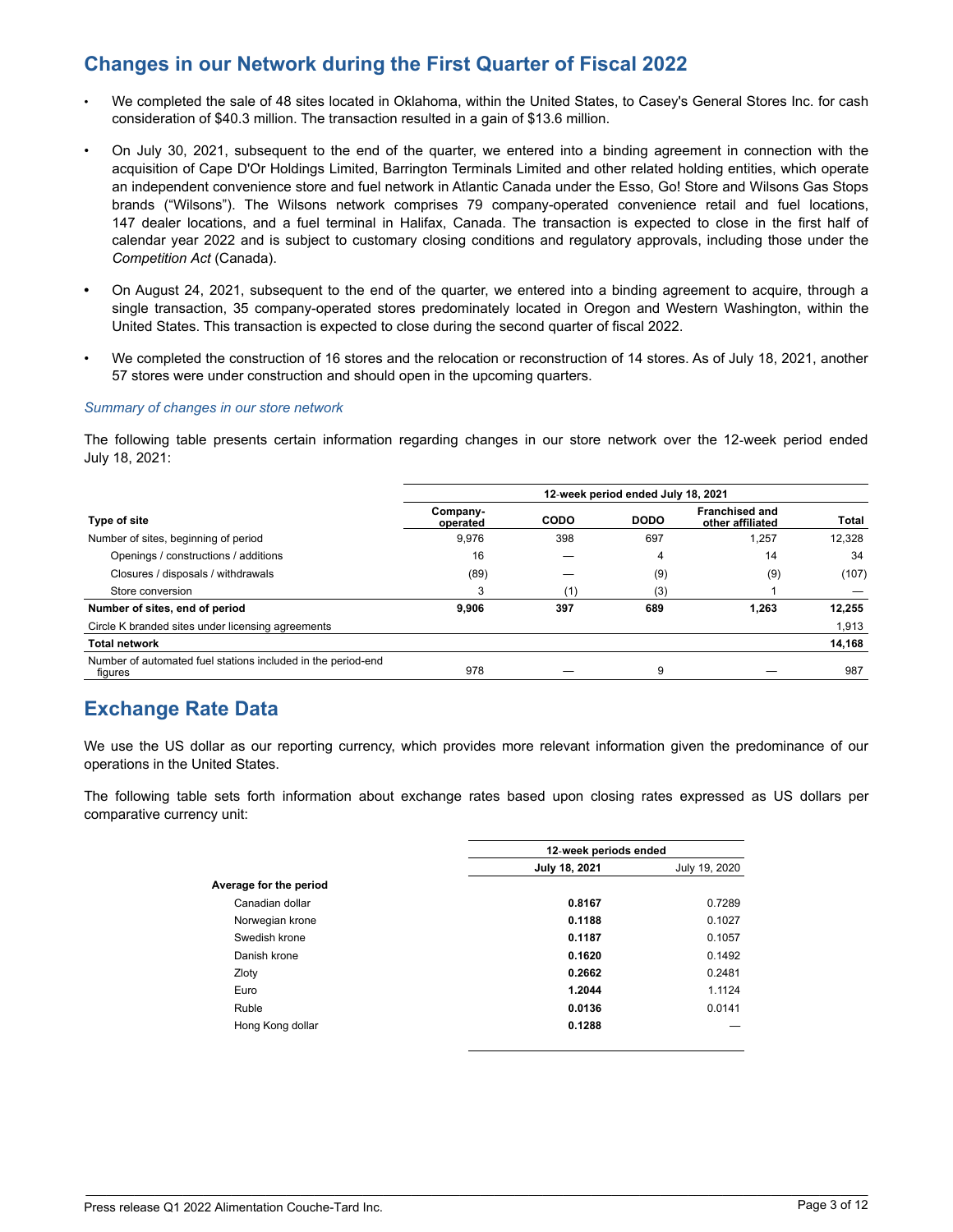# **Summary Analysis of Consolidated Results for the First Quarter of Fiscal 2022**

The following table highlights certain information regarding our operations for the 12-week periods ended July 18, 2021, and July 19, 2020. Europe and other regions include the results from our operations in Asia.

|                                                                            |                         | 12-week periods ended                    |                |
|----------------------------------------------------------------------------|-------------------------|------------------------------------------|----------------|
| (in millions of US dollars, unless otherwise stated)                       | <b>July 18,</b><br>2021 | July 19, 2020<br>Adjusted <sup>(3)</sup> | Variation<br>% |
| <b>Statement of Operations Data:</b>                                       |                         |                                          |                |
| Merchandise and service revenues <sup>(1)</sup> :                          |                         |                                          |                |
| <b>United States</b>                                                       | 2,829.4                 | 2,851.4                                  | (0.8)          |
| Europe and other regions                                                   | 561.4                   | 343.2                                    | 63.6           |
| Canada                                                                     | 677.2                   | 663.2                                    | 2.1            |
| Total merchandise and service revenues                                     | 4,068.0                 | 3,857.8                                  | 5.4            |
| Road transportation fuel revenues:                                         |                         |                                          |                |
| <b>United States</b>                                                       | 6,463.7                 | 3,906.0                                  | 65.5           |
| Europe and other regions                                                   | 1,793.6                 | 1,182.4                                  | 51.7           |
| Canada                                                                     | 1,137.9                 | 677.0                                    | 68.1           |
|                                                                            |                         |                                          |                |
| Total road transportation fuel revenues<br>Other revenues $^{(2)}$ :       | 9,395.2                 | 5,765.4                                  | 63.0           |
|                                                                            |                         |                                          |                |
| <b>United States</b>                                                       | 10.8                    | 7.5                                      | 44.0           |
| Europe and other regions                                                   | 100.0                   | 75.2                                     | 33.0           |
| Canada                                                                     | 4.9                     | 3.9                                      | 25.6           |
| Total other revenues                                                       | 115.7                   | 86.6                                     | 33.6           |
| <b>Total revenues</b>                                                      | 13,578.9                | 9,709.8                                  | 39.8           |
| Merchandise and service gross profit $(1)(4)$ .                            |                         |                                          |                |
| <b>United States</b>                                                       | 967.7                   | 976.8                                    | (0.9)          |
| Europe and other regions                                                   | 215.4                   | 139.2                                    | 54.7           |
| Canada                                                                     | 219.0                   | 206.3                                    | 6.2            |
| Total merchandise and service gross profit                                 | 1,402.1                 | 1,322.3                                  | 6.0            |
| Road transportation fuel gross profit <sup>(4)</sup> :                     |                         |                                          |                |
| <b>United States</b>                                                       | 804.8                   | 805.8                                    | (0.1)          |
| Europe and other regions                                                   | 246.7                   | 236.5                                    | 4.3            |
| Canada                                                                     | 108.0                   | 81.7                                     | 32.2           |
| Total road transportation fuel gross profit                                | 1,159.5                 | 1,124.0                                  | 3.2            |
| Other revenues gross profit <sup><math>(2)(4)</math></sup> :               |                         |                                          |                |
| <b>United States</b>                                                       | 10.8                    | 7.5                                      | 44.0           |
| Europe and other regions                                                   | 22.7                    | 30.9                                     | (26.5)         |
| Canada                                                                     | 4.9                     | 3.9                                      | 25.6           |
| Total other revenues gross profit                                          | 38.4                    | 42.3                                     | (9.2)          |
| Total gross profit <sup>(4)</sup>                                          | 2,600.0                 | 2,488.6                                  | 4.5            |
| Operating, selling, administrative and general expenses                    | 1,278.1                 | 1,148.6                                  | 11.3           |
| Gain on disposal of property and equipment and other assets                | (37.3)                  | (8.8)                                    | 323.9          |
| Depreciation, amortization and impairment                                  | 314.3                   | 289.5                                    | 8.6            |
| <b>Operating income</b>                                                    | 1,044.9                 | 1,059.3                                  | (1.4)          |
| Net financial expenses                                                     | 74.3                    | 88.0                                     | (15.6)         |
| <b>Net earnings</b>                                                        | 764.4                   | 777.1                                    | (1.6)          |
| Per Share Data:                                                            |                         |                                          |                |
| Basic net earnings per share (dollars per share)                           | 0.71                    | 0.70                                     | 1.4            |
| Diluted net earnings per share (dollars per share)                         | 0.71                    | 0.70                                     | 1.4            |
| Adjusted diluted net earnings per share (dollars per share) <sup>(4)</sup> | 0.71                    | 0.71                                     |                |
|                                                                            |                         |                                          |                |

\_\_\_\_\_\_\_\_\_\_\_\_\_\_\_\_\_\_\_\_\_\_\_\_\_\_\_\_\_\_\_\_\_\_\_\_\_\_\_\_\_\_\_\_\_\_\_\_\_\_\_\_\_\_\_\_\_\_\_\_\_\_\_\_\_\_\_\_\_\_\_\_\_\_\_\_\_\_\_\_\_\_\_\_\_\_\_\_\_\_\_\_\_\_\_\_\_\_\_\_\_\_\_\_\_\_\_\_\_\_\_\_\_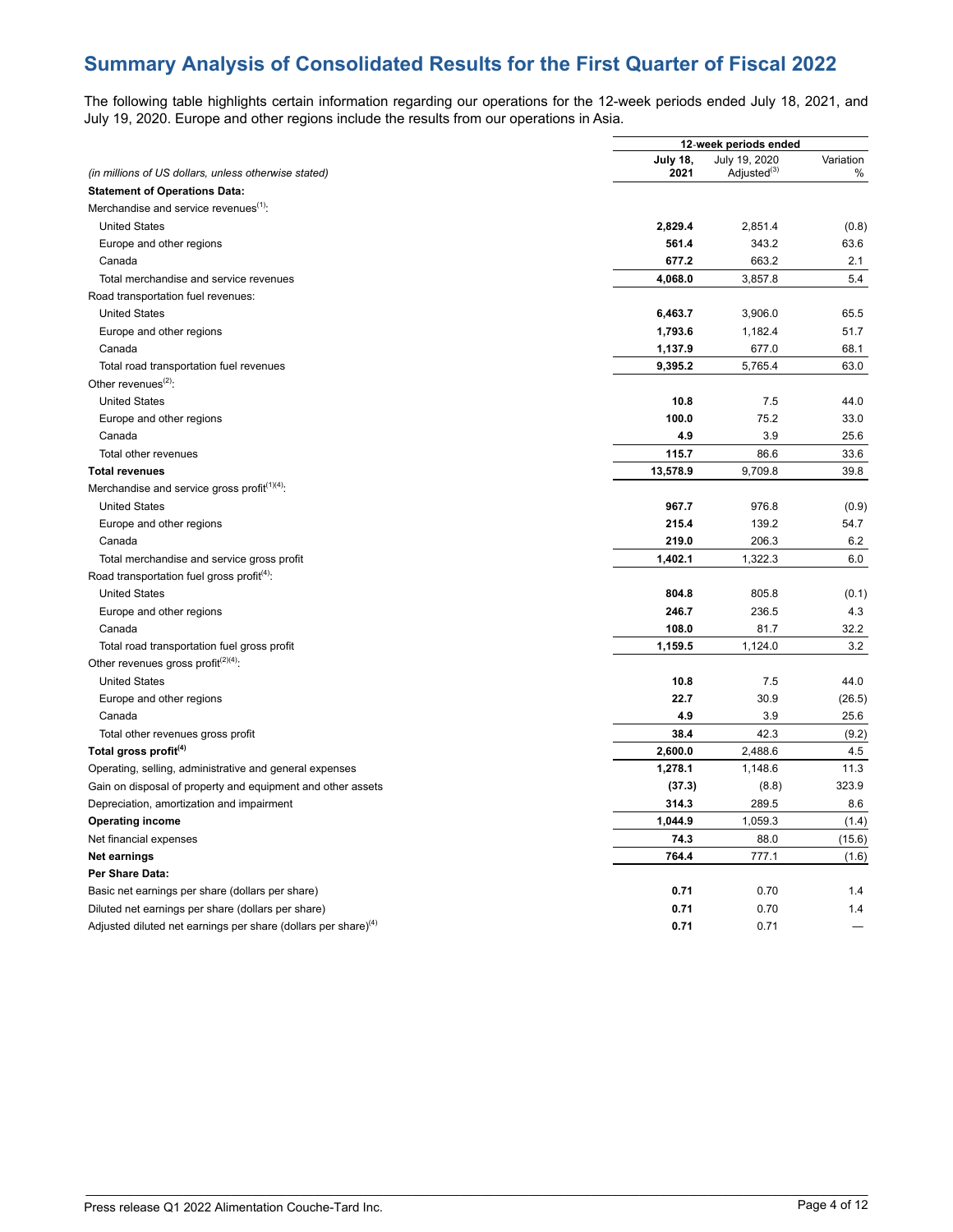|                                                                                     |                         | 12-week periods ended                    |                |  |
|-------------------------------------------------------------------------------------|-------------------------|------------------------------------------|----------------|--|
| (in millions of US dollars, unless otherwise stated)                                | <b>July 18,</b><br>2021 | July 19, 2020<br>Adjusted <sup>(3)</sup> | Variation<br>% |  |
| <b>Other Operating Data:</b>                                                        |                         |                                          |                |  |
| Merchandise and service gross margin <sup>(1)</sup> :                               |                         |                                          |                |  |
| Consolidated                                                                        | 34.5%                   | 34.3%                                    | 0.2            |  |
| <b>United States</b>                                                                | 34.2%                   | 34.3%                                    | (0.1)          |  |
| Europe and other regions                                                            | 38.4%                   | 40.6%                                    | (2.2)          |  |
| Canada                                                                              | 32.3%                   | 31.1%                                    | 1.2            |  |
| Growth of (decrease in) same-store merchandise revenues <sup>(5)</sup> :            |                         |                                          |                |  |
| United States <sup>(6)</sup>                                                        | (0.2%)                  | 7.7%                                     |                |  |
| Europe and other regions <sup><math>(7)</math></sup>                                | 5.9%                    | 3.4%                                     |                |  |
| Canada <sup>(6)</sup>                                                               | $(9.6\%)$               | 19.9%                                    |                |  |
| Road transportation fuel gross margin:                                              |                         |                                          |                |  |
| United States (cents per gallon)                                                    | 36.75                   | 41.30                                    | (11.0)         |  |
| Europe and other regions (cents per liter)                                          | 10.32                   | 10.51                                    | (1.8)          |  |
| Canada (CA cents per liter)                                                         | 10.92                   | 10.25                                    | 6.5            |  |
| Total volume of road transportation fuel sold:                                      |                         |                                          |                |  |
| United States (millions of gallons)                                                 | 2,189.6                 | 1,950.9                                  | 12.2           |  |
| Europe and other regions (millions of liters)                                       | 2,391.7                 | 2,250.5                                  | 6.3            |  |
| Canada (millions of liters)                                                         | 1,211.9                 | 1,092.3                                  | 10.9           |  |
| Growth of (decrease in) same-store road transportation fuel volume <sup>(6)</sup> : |                         |                                          |                |  |
| <b>United States</b>                                                                | 11.8%                   | (21.2%)                                  |                |  |
| Europe and other regions                                                            | 6.3%                    | $(12.4\%)$                               |                |  |
| Canada                                                                              | 10.4%                   | (25.6%)                                  |                |  |
|                                                                                     | As at                   | As at                                    | Variation      |  |
| (in millions of US dollars, unless otherwise stated)                                | July 18, 2021           | April 25, 2021                           | \$             |  |
| <b>Balance Sheet Data:</b>                                                          |                         |                                          |                |  |
| Total assets                                                                        | 29,137.3                | 28,394.5                                 | 742.8          |  |
| Interest-bearing debt <sup>(8)</sup>                                                | 9,595.9                 | 9,602.0                                  | (6.1)          |  |
| Equity                                                                              | 12,461.7                | 12,180.9                                 | 280.8          |  |
| Indebtedness Ratios <sup>(4)</sup> :                                                |                         |                                          |                |  |
| Net interest-bearing debt/total capitalization <sup>(8)</sup>                       | 0.33 : 1                | 0.35 : 1                                 |                |  |
| Leverage ratio<br>$Returns(4)$ :                                                    | 1.23 : 1                | 1.32 : 1                                 |                |  |
|                                                                                     |                         |                                          |                |  |
| Return on equity                                                                    | 22.9%                   | 24.3%                                    |                |  |
| Return on capital employed                                                          | 15.8%                   | 15.9%                                    |                |  |

(1) Includes revenues derived from franchise fees, royalties, suppliers' rebates on some purchases made by franchisees and licensees, as well as from wholesale of merchandise. Franchise fees from international licensed stores are presented in the United States.

(2) Includes revenues from the rental of assets and from the sale of aviation fuel and energy for stationary engines.

(3) Please refer to the section "Change in Classification of Internal Logistics Costs" of our Management Discussion and Analysis for the 12-week period ended July 18, 2021 for additional information on changes affecting the comparative period.

(4) Please refer to the section "Non-IFRS measures" for additional information on these performance measures not defined by IFRS.

(5) Does not include services and other revenues (as described in footnotes 1 and 2 above). Growth in Canada and in Europe and other regions is calculated based on local currencies.

(6) For company-operated stores only.

(7) Includes the growth of same-store merchandise revenues of Circle K Hong Kong starting December 21, 2020.

(8) This measure is presented including the following balance sheet accounts: Current portion of long-term debt, Long-term debt, Current portion of lease liabilities, and Lease liabilities.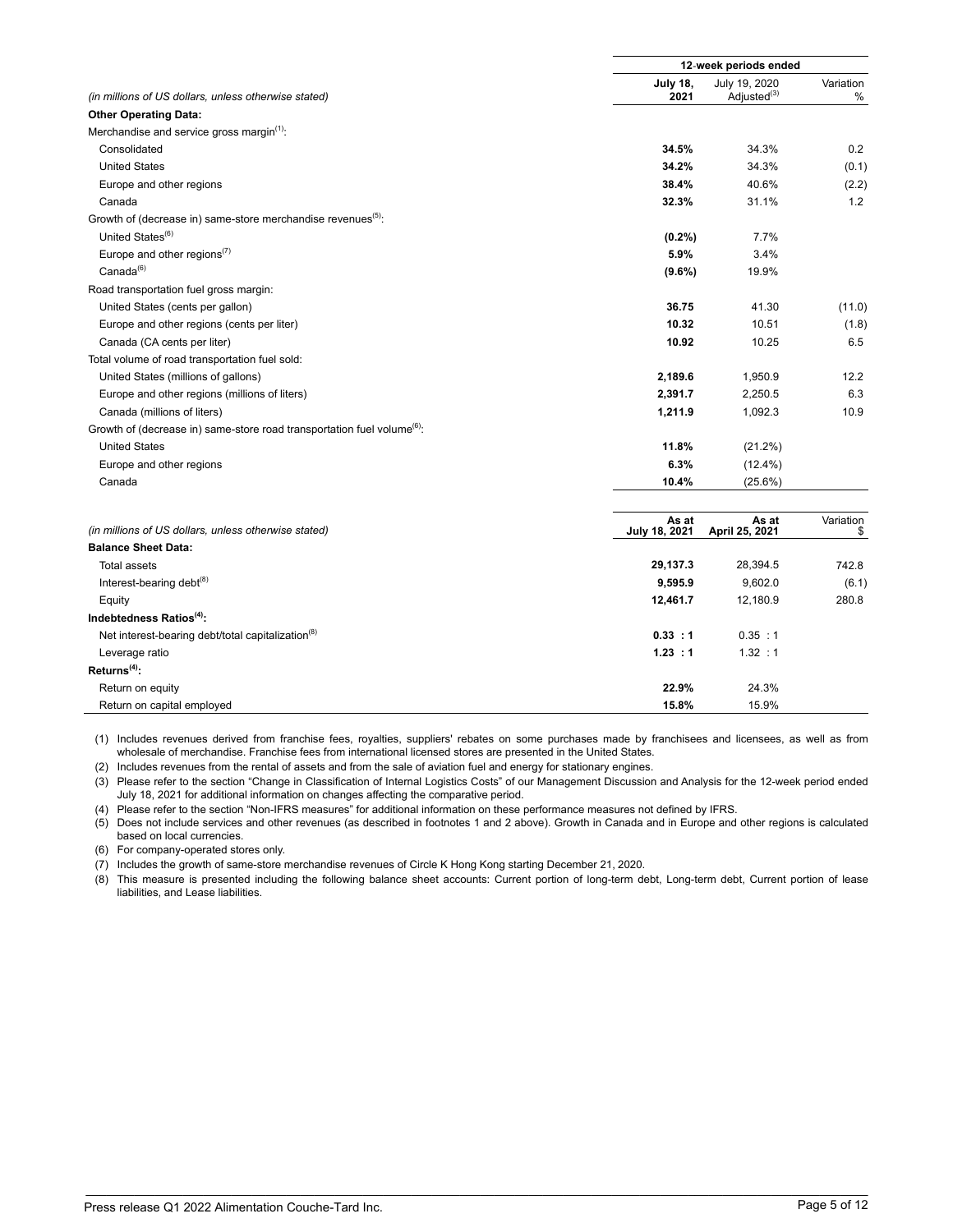### **Revenues**

Our revenues were \$13.6 billion for the first quarter of fiscal 2022, up by \$3.9 billion, an increase of 39.8% compared with the corresponding quarter of fiscal 2021. This performance is mainly attributable to a higher average road transportation fuel selling price, higher fuel demand, as well as the net positive impact from the translation of revenues of our Canadian and European operations into US dollars, which had an impact of approximately \$347.0 million.

#### Merchandise and service revenues

Total merchandise and service revenues for the first quarter of fiscal 2022 were \$4.1 billion, an increase of \$210.2 million compared with the corresponding quarter of fiscal 2021. Excluding the net positive impact from the translation of revenues our Canadian and European operations into US dollars, merchandise and service revenues increased by approximately \$92.0 million, or 2.4%. This increase is primarily attributable to the contribution from acquisitions, which amounted to approximately \$154.0 million, partly offset by a decline in same-store merchandise revenues in North America. Same-store merchandise revenues decreased by 0.2% in the United States and 9.6% in Canada as they compared against a very strong quarter last year. In Europe and other regions, same-store merchandise revenues increased by 5.9%. On a 2-year basis, same-store merchandise revenues increased at a solid compound annual growth rate of 3.7% in the United States, 4.9% in Europe and 4.2% in Canada.

#### Road transportation fuel revenues

Total road transportation fuel revenues for the first quarter of fiscal 2022 were \$9.4 billion, an increase of \$3.6 billion compared with the corresponding quarter of fiscal 2021. Excluding the net positive impact from the translation of revenues of our Canadian and European operations into US dollars, road transportation fuel revenues increased by approximately \$3.4 billion, or 59.2%. This increase is mostly attributable to a higher average road transportation fuel selling price which had a positive impact of approximately \$2.8 billion, as well as to higher fuel demand. Same-store road transportation fuel volume increased by 11.8% in the United States, 6.3% in Europe and other regions, and 10.4% in Canada. On a 2-year basis, same-store road transportation fuel volume decreased at a compound annual growth rate of 6.1% in the United States, 3.3% in Europe and 9.4% in Canada. Fuel volumes are still generally under pressure across our network, with continued work from home trends, as well as evolving restrictive social measures.

The following table shows the average selling price of road transportation fuel of our company-operated stores in our various markets for the last eight quarters, starting with the second quarter of the fiscal year ended April 26, 2020:

| Quarter                                       | 2 <sub>nd</sub> | $2^{\text{rd}}$ | 4 <sup>th</sup> | 1 <sub>st</sub> | Weighted<br>average |
|-----------------------------------------------|-----------------|-----------------|-----------------|-----------------|---------------------|
| 52-week period ended July 18, 2021            |                 |                 |                 |                 |                     |
| United States (US dollars per gallon)         | 2.14            | 2.16            | 2.72            | 2.97            | 2.48                |
| Europe and other regions (US cents per liter) | 63.19           | 65.84           | 79.29           | 79.09           | 71.42               |
| Canada (CA cents per liter)                   | 92.00           | 92.54           | 108.99          | 117.51          | 101.90              |
| 52-week period ended July 19, 2020            |                 |                 |                 |                 |                     |
| United States (US dollars per gallon)         | 2.55            | 2.51            | 2.21            | 2.04            | 2.36                |
| Europe and other regions (US cents per liter) | 70.86           | 73.92           | 60.95           | 56.89           | 66.83               |
| Canada (CA cents per liter)                   | 105.14          | 103.47          | 88.78           | 86.89           | 97.79               |

#### Other revenues

Total other revenues for the first quarter of fiscal 2022 were \$115.7 million, an increase of \$29.1 million compared with the corresponding quarter of fiscal 2021. Excluding the net positive impact from the translation of our Canadian and European operations into US dollars, other revenues increased by approximately \$20.0 million in the first quarter of fiscal 2022, mainly driven by higher prices on our other fuel products.

### **Gross profit<sup>1</sup>**

.

Our gross profit was \$2.6 billion for the first quarter of fiscal 2022, up by \$111.4 million, or 4.5% compared with the corresponding quarter of fiscal 2021, mainly attributable to higher fuel demand and the net positive impact from the translation of our Canadian and European operations into US dollars, which had an impact of approximately \$81.0 million, partly offset by lower road transportation fuel gross margins in the United States.

<sup>&</sup>lt;sup>1</sup> Please refer to the section "Non-IFRS Measures" for additional information on performance measures not defined by IFRS.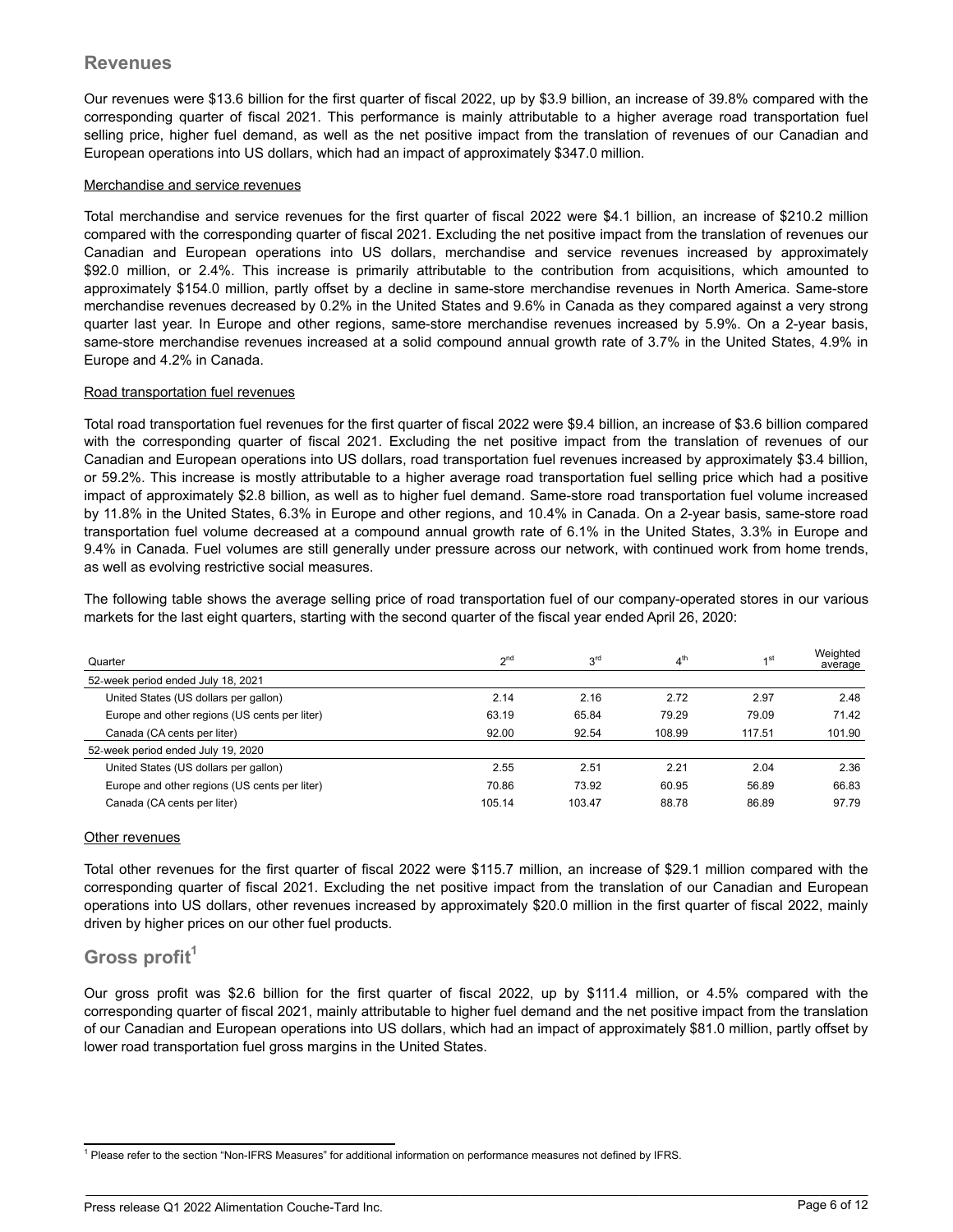#### Merchandise and service gross profit

In the first quarter of fiscal 2022, our merchandise and service gross profit was \$1.4 billion, an increase of \$79.8 million compared with the corresponding quarter of fiscal 2021. Excluding the net positive impact from the translation of our Canadian and European operations into US dollars, merchandise and service gross profit increased by approximately \$39.0 million, or 2.9%, mainly attributable to the contribution from acquisitions, which amounted to approximately \$45.0 million. Our gross margin decreased by 0.1% in the United States to 34.2%. Excluding the accelerated recognition of deferred credits in the prior quarter, our gross margin in the United States would have increased by 0.8%, favorably impacted by changes in product mix and pricing initiatives. Our gross margin decreased by 2.2% in Europe and other regions to 38.4%, mainly due to the integration of Circle K Hong Kong, which has a different product mix from our European operations. Excluding Circle K Hong Kong, our gross margin in Europe and other regions would have been 41.8%, impacted by favorable changes in product mix. In Canada, our gross margin increased by 1.2% to 32.3%, also impacted by favorable changes in product mix.

#### Road transportation fuel gross profit

In the first quarter of fiscal 2022, our road transportation fuel gross profit was \$1.2 billion, an increase of \$35.5 million compared with the corresponding quarter of fiscal 2021. Excluding the net positive impact from the translation of our Canadian and European operations into US dollars, our first quarter road transportation fuel gross profit decreased by approximately \$1.0 million, or 0.1%. Our road transportation fuel gross margin was 36.75¢ per gallon in the United States, a decrease of 4.55¢ per gallon, and US 10.32¢ per liter in Europe and other regions, a decrease of US 0.19¢ per liter, mainly driven by unusually higher margins in the comparative quarter. In Canada, it was CA 10.92 $\ell$  per liter, an increase of CA 0.67 $\ell$  per liter. Fuel margins remained healthy, driven by favorable market conditions, procurement initiatives and fuel rebranding.

The road transportation fuel gross margin of our company-operated stores in the United States and the impact of expenses related to electronic payment modes for the last eight quarters, starting with the second quarter of the fiscal year ended April 26, 2020, were as follows:

*(US cents per gallon)*

| Quarter                                                          | 2 <sup>nd</sup> | 3 <sup>rd</sup> | 4 <sup>th</sup> | 1 <sup>st</sup> | Weighted<br>average |
|------------------------------------------------------------------|-----------------|-----------------|-----------------|-----------------|---------------------|
| 52-week period ended July 18, 2021                               |                 |                 |                 |                 |                     |
| Before deduction of expenses related to electronic payment modes | 37.48           | 31.86           | 35.25           | 37.58           | 35.34               |
| Expenses related to electronic payment modes                     | 4.79            | 4.66            | 5.10            | 5.38            | 4.96                |
| After deduction of expenses related to electronic payment modes  | 32.69           | 27.20           | 30.15           | 32.20           | 30.38               |
| 52-week period ended July 19, 2020                               |                 |                 |                 |                 |                     |
| Before deduction of expenses related to electronic payment modes | 28.29           | 27.04           | 46.88           | 42.99           | 34.72               |
| Expenses related to electronic payment modes                     | 4.63            | 4.54            | 4.97            | 4.88            | 4.72                |
| After deduction of expenses related to electronic payment modes  | 23.66           | 22.50           | 41.91           | 38.11           | 30.00               |

Generally, during normal economic cycles, road transportation fuel margins in the United States can be volatile from one quarter to another, while in Europe and other regions and Canada, fuel margins and expenses related to electronic payment modes are not as volatile.

#### Other revenues gross profit

In the first quarter of fiscal 2022, other revenues gross profit was \$38.4 million, a decrease of \$3.9 million compared with the corresponding quarter of fiscal 2021. Excluding the net positive impact from the translation of our Canadian and European operations into US dollars, other revenues gross profit decreased by approximately \$7.0 million in the first quarter of fiscal 2022, mainly driven by lower margins on our other fuel products.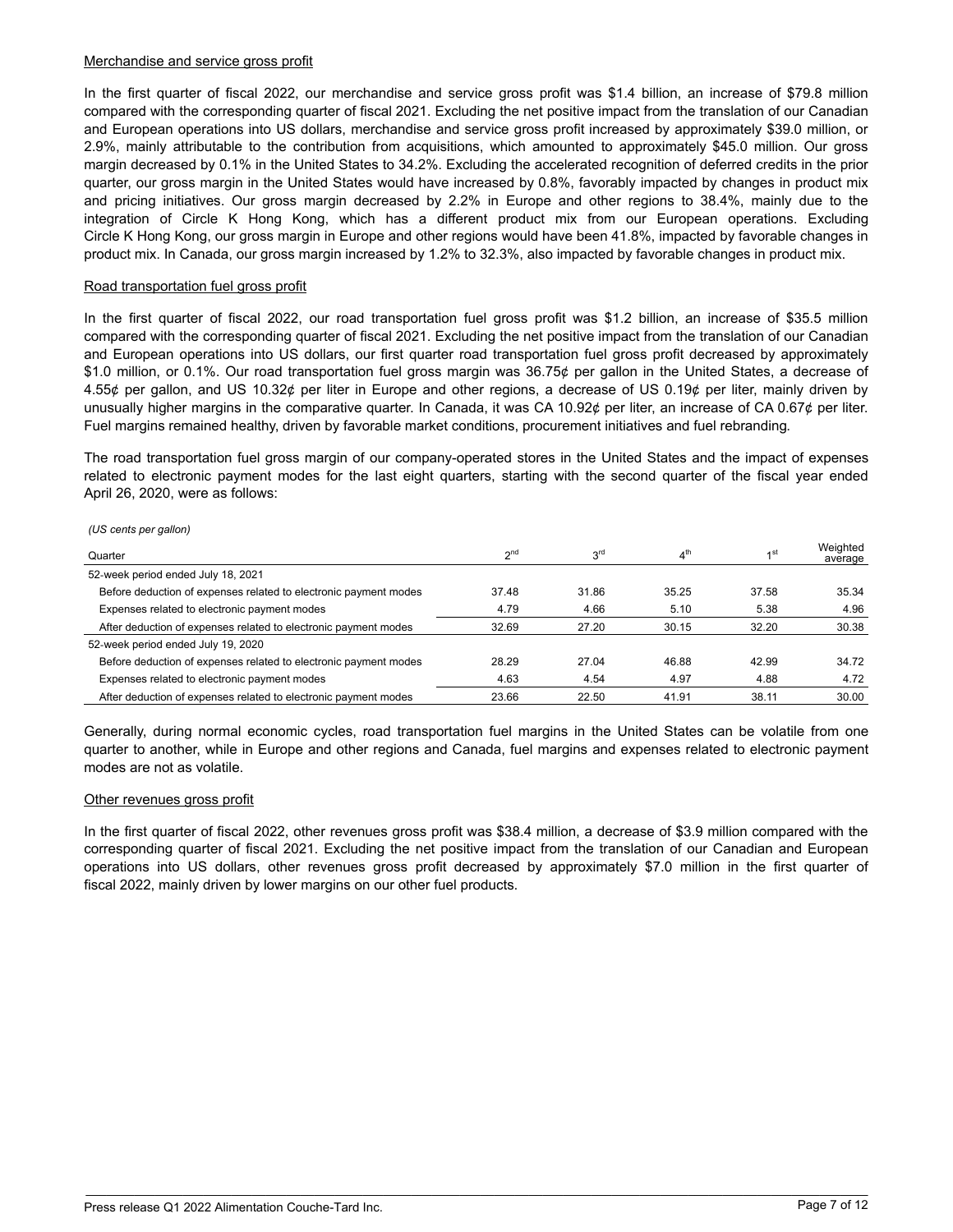## **Operating, selling, administrative and general expenses ("expenses")**

For the first quarter of fiscal 2022, expenses increased by 11.3%, compared with the corresponding period of fiscal 2021. If we exclude certain items that are not considered indicative of future trends, expenses increased by 3.5%.

|                                                                      | 12-week period ended<br>July 18, 2021 |
|----------------------------------------------------------------------|---------------------------------------|
| Total variance, as reported                                          | 11.3%                                 |
| Adjusted for:                                                        |                                       |
| Increase from the net impact of foreign exchange translation         | $(3.4\%)$                             |
| Increase from higher electronic payment fees, excluding acquisitions | $(2.4\%)$                             |
| Increase from incremental expenses related to acquisitions           | $(2.2\%)$                             |
| Acquisition costs recognized to earnings of fiscal 2021              | 0.3%                                  |
| Acquisition costs recognized to earnings of fiscal 2022              | $(0.1\%)$                             |
| <b>Remaining variance</b>                                            | 3.5%                                  |

The increase of expenses in the first quarter was driven by increased level of marketing activities and other discretionary expenses, which were significantly reduced in the prior year quarter due to the beginning of the pandemic, as well as by normal inflation, higher labor costs from minimum wage increases and pressure from low unemployment rates in certain regions and incremental investments in our stores to support our strategic initiatives. This increase was partly offset by lower COVID-19 related expenses compared to the corresponding quarter of the previous fiscal year. On a 2-year basis, we maintained our strong cost discipline, as demonstrated by a compound annual growth rate of only 1.2% in the normalized expenses.

## **Earnings before interest, taxes, depreciation, amortization and impairment ("EBITDA<sup>1</sup> ") and adjusted EBITDA<sup>1</sup>**

During the first quarter of fiscal 2022, EBITDA stood at \$1.4 billion, an increase of 0.1% compared with the same quarter last year. Adjusted EBITDA for the first quarter of fiscal 2022 decreased by \$1.1 million, or 0.1%, compared with the corresponding quarter of the previous fiscal year, mainly due to lower road transportation fuel gross margins in the United States, and higher operating expenses, partly offset by higher fuel demand, as well as the net positive impact from the translation of our Canadian and European operations into US dollars, which amounted to approximately \$41.0 million.

## **Depreciation, amortization and impairment ("depreciation")**

For the first quarter of fiscal 2022, our depreciation expense increased by \$24.8 million, compared with the first quarter of fiscal 2021. Excluding the net impact from the translation of our Canadian and European operations into US dollars, the depreciation expense increased by approximately \$14.0 million for the first quarter of fiscal 2022. This increase is mainly driven by the impact from investments made through acquisitions, the replacement of equipment, as well as the ongoing improvement to our network.

### **Net financial expenses**

Net financial expenses for the first quarter of fiscal 2022 were \$74.3 million, a decrease of \$13.7 million compared with the first quarter of fiscal 2021. Excluding the items shown in the table below, net financial expenses increased by \$0.3 million.

|                                                                                                                    | 12-week periods ended |               |
|--------------------------------------------------------------------------------------------------------------------|-----------------------|---------------|
| (in millions of US dollars)                                                                                        | July 18, 2021         | July 19, 2020 |
| Net financial expenses, as reported                                                                                | 74.3                  | 88.0          |
| Adjusted for:                                                                                                      |                       |               |
| Change in fair value of derivative financial instruments in Fire & Flower and amortization of deferred differences | (10.1)                | 2.9           |
| Net foreign exchange gain (loss)                                                                                   | 8.6                   | (18.4)        |
| Net financial expenses excluding items above                                                                       | 72.8                  | 72.5          |

#### **Income taxes**

.

The income tax rate for the first quarter of fiscal 2022 was 21.3% compared with 20.7% for the corresponding quarter of fiscal 2021. The increase in the income tax rate is mainly driven by a lesser use of unrecognized capital losses compared with the corresponding quarter of fiscal 2021.

<sup>&</sup>lt;sup>1</sup> Please refer to the section "Non-IFRS Measures" for additional information on performance measures not defined by IFRS.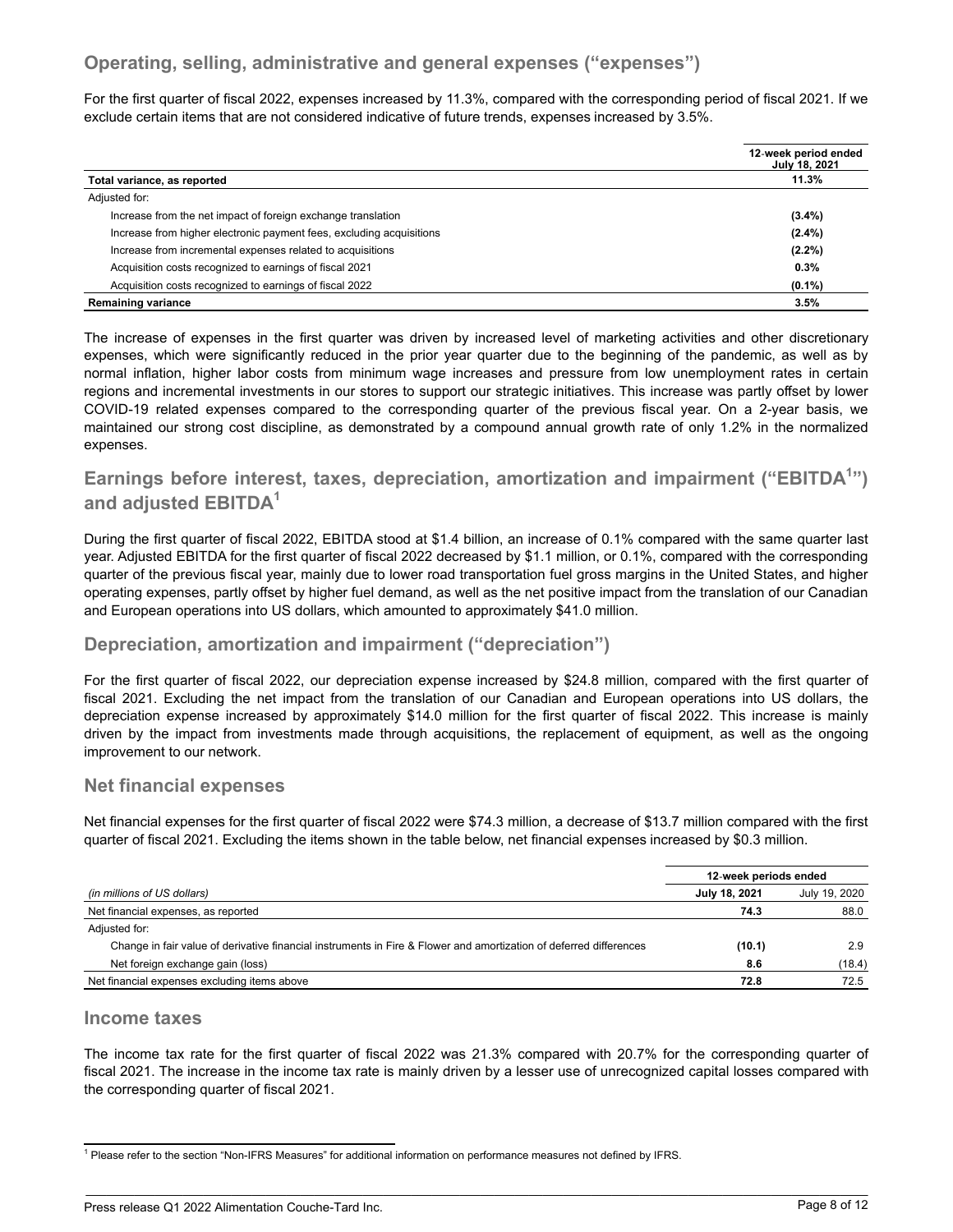### **Net earnings and adjusted net earnings<sup>1</sup>**

Net earnings for the first quarter of fiscal 2022 were \$764.4 million, compared with \$777.1 million for the first quarter of the previous fiscal year, a decrease of \$12.7 million, or 1.6%. Diluted net earnings per share stood at \$0.71, compared with \$0.70 for the corresponding quarter of the previous fiscal year. The translation of revenues and expenses from our Canadian and European operations into US dollars had a net positive impact of approximately \$30.0 million on net earnings of the first quarter of fiscal 2022.

Adjusted net earnings for the first quarter of fiscal 2022 were approximately \$758.0 million, compared with \$795.0 million for the first quarter of fiscal 2021, a decrease of \$37.0 million, or 4.7%. Adjusted diluted net earnings per share<sup>1</sup> were \$0.71 for the first quarter of fiscal 2022, unchanged compared with the corresponding quarter of fiscal 2021.

## **Dividends**

During its August 31, 2021 meeting, the Board of Directors declared a quarterly dividend of CA 8.75¢ per share for the first quarter of fiscal 2022 to shareholders on record as at September 9, 2021, and approved its payment effective September 23, 2021. This is an eligible dividend within the meaning of the *Income Tax Act* (Canada).

### **Non-IFRS Measures**

To provide more information for evaluating the Corporation's performance, the financial information included in our financial documents contains certain data that are not performance measures under IFRS ("non-IFRS measures"), which are also calculated on an adjusted basis to exclude specific items. We believe that providing those non-IFRS measures is useful to management, investors and analysts, as they provide additional information to measure the performance and financial position of the Corporation.

The following non-IFRS measures are used in our financial disclosures:

- Gross profit;
- Earnings before interest, taxes, depreciation, amortization and impairment ("EBITDA") and adjusted EBITDA;
- Adjusted net earnings and adjusted diluted net earnings per share;
- Net interest-bearing debt/total capitalization and leverage ratios; and
- Return on equity and return on capital employed.

Non-IFRS measures are mainly derived from the consolidated financial statements, but do not have standardized meanings prescribed by IFRS. These non-IFRS measures should not be considered in isolation or as a substitute for financial measures prepared in accordance with IFRS. In addition, our definitions of non-IFRS measures may differ from those of other public corporations. Any such modification or reformulation may be significant. These measures are also adjusted for the pro forma impact of our acquisitions and impacts of new accounting standards, if they are considered to be material.

*Gross profit.* Gross profit consists of revenues less the cost of sales, excluding depreciation, amortization and impairment. This measure is considered useful for evaluating the underlying performance of our operations.

The table below reconciles revenues and cost of sales, excluding depreciation, amortization and impairment to gross profit:

|                                                                    | 12-week periods ended |                                          |
|--------------------------------------------------------------------|-----------------------|------------------------------------------|
| (in millions of US dollars)                                        | July 18, 2021         | July 19, 2020<br>Adjusted <sup>(1)</sup> |
| <b>Revenues</b>                                                    | 13.578.9              | 9.709.8                                  |
| Cost of sales, excluding depreciation, amortization and impairment | 10.978.9              | 7.221.2                                  |
| Gross profit                                                       | 2.600.0               | 2,488.6                                  |

(1) Please refer to the section "Change in Classification of Internal Logistics Costs" of the Management Discussion and Analysis for the 12-week period ended July 18, 2021 for additional information on changes affecting the comparative period.

*Earnings before interest, taxes, depreciation, amortization and impairment* ("*EBITDA") and adjusted EBITDA.* EBITDA represents net earnings plus income taxes, net financial expenses and depreciation, amortization and impairment. Adjusted EBITDA represents EBITDA adjusted for acquisition costs and other specific items. These performance measures are considered useful to facilitate the evaluation of our ongoing operations and our ability to generate cash flows to fund our cash requirements, including our capital expenditures program and payment of dividends.

<sup>&</sup>lt;sup>1</sup> Please refer to the section "Non-IFRS Measures" for additional information on performance measures not defined by IFRS.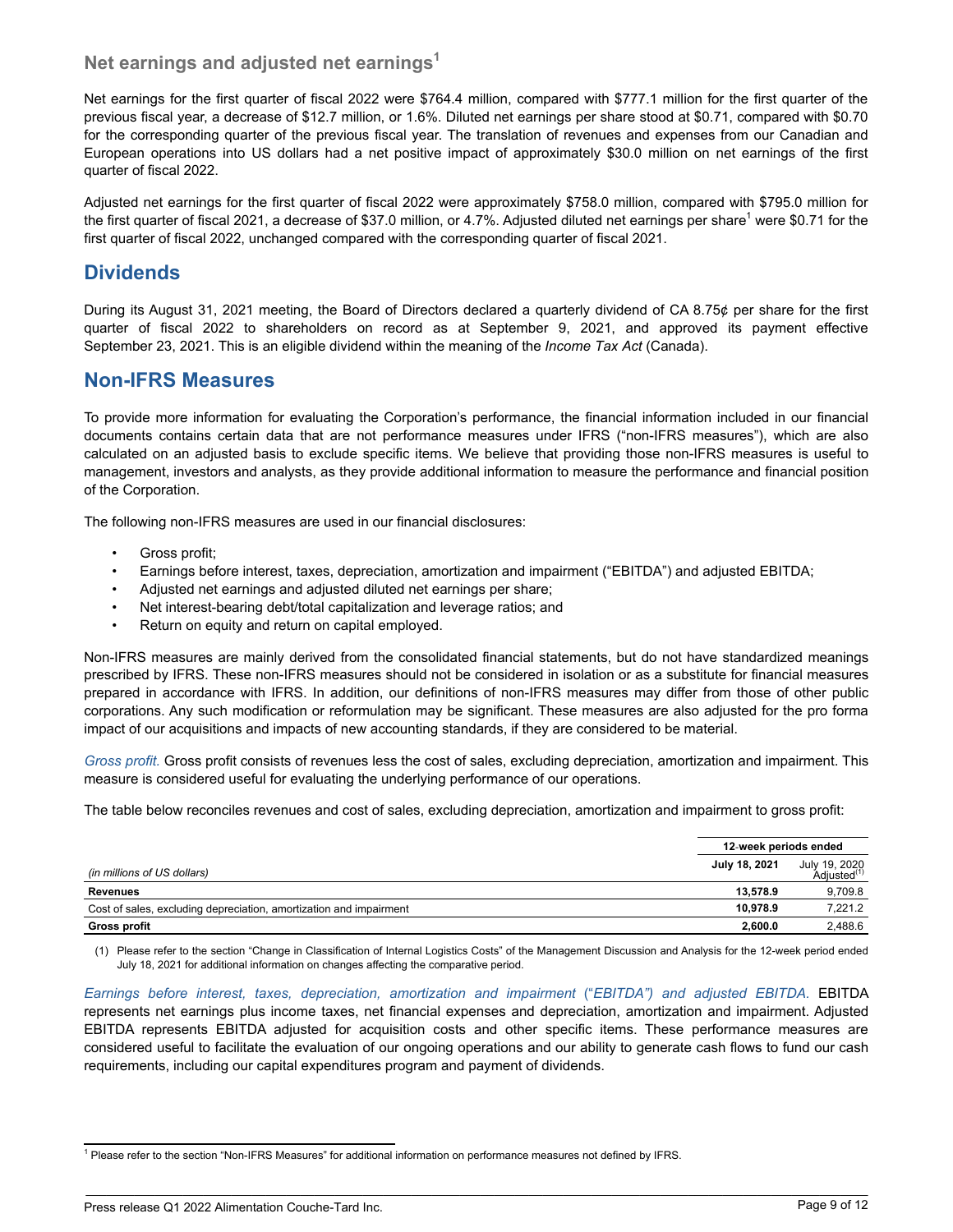The table below reconciles net earnings, as per IFRS, to EBITDA and adjusted EBITDA:

|                                           | 12-week periods ended |               |
|-------------------------------------------|-----------------------|---------------|
| (in millions of US dollars)               | July 18, 2021         | July 19, 2020 |
| Net earnings, as reported                 | 764.4                 | 777.1         |
| Add:                                      |                       |               |
| Income taxes                              | 206.3                 | 202.7         |
| Net financial expenses                    | 74.3                  | 88.0          |
| Depreciation, amortization and impairment | 314.3                 | 289.5         |
| <b>EBITDA</b>                             | 1,359.3               | 1,357.3       |
| Adjusted for:                             |                       |               |
| Acquisition costs                         | 0.8                   | 3.9           |
| <b>Adjusted EBITDA</b>                    | 1,360.1               | 1,361.2       |

*Adjusted net earnings and adjusted diluted net earnings per share.* Adjusted net earnings represents net earnings adjusted for net foreign exchange gains or losses, acquisition costs and other specific items. These measures are considered useful for evaluating the underlying performance of our operations on a comparable basis.

The table below reconciles reported net earnings, as per IFRS, with adjusted net earnings and adjusted diluted net earnings per share:

|                                                           | 12-week periods ended |               |
|-----------------------------------------------------------|-----------------------|---------------|
| (in millions of US dollars, except per share amounts)     | July 18, 2021         | July 19, 2020 |
| Net earnings, as reported                                 | 764.4                 | 777.1         |
| Adjusted for:                                             |                       |               |
| Net foreign exchange (gain) loss                          | (8.6)                 | 18.4          |
| Acquisition costs                                         | 0.8                   | 3.9           |
| Tax impact of the items above and rounding                | 1.4                   | (4.4)         |
| <b>Adjusted net earnings</b>                              | 758.0                 | 795.0         |
| Weighted average number of shares - diluted (in millions) | 1.074.4               | 1.114.2       |
| Adjusted diluted net earnings per share                   | 0.71                  | 0.71          |

*Net interest-bearing debt/total capitalization.* This measure represents a measure of financial condition that is especially used in financial circles.

The table below presents the calculation of this performance measure:

| (in millions of US dollars)                                                | As at<br>July 18, 2021 | As at<br>April 25, 2021 |
|----------------------------------------------------------------------------|------------------------|-------------------------|
| Current portion of long-term debt and current portion of lease liabilities | 469.3                  | 1,526.7                 |
| Long-term debt and lease liabilities                                       | 9.126.6                | 8,075.3                 |
| Less: Cash and cash equivalents, including restricted cash                 | 3.452.3                | 3,019.2                 |
| Net interest-bearing debt                                                  | 6.143.6                | 6,582.8                 |
| Equity                                                                     | 12.461.7               | 12.180.9                |
| Net interest-bearing debt                                                  | 6.143.6                | 6,582.8                 |
| <b>Total capitalization</b>                                                | 18.605.3               | 18,763.7                |
| Net interest-bearing debt to total capitalization ratio                    | 0.33:1                 | 0.35:1                  |

*Leverage ratio.* This measure represents a measure of financial condition that is especially used in financial circles. Net interest-bearing debt represents long-term debt plus current portion of long-term debt and lease liabilities plus current portion of lease liabilities.

The table below reconciles net interest-bearing debt and adjusted EBITDA with the leverage ratio:

|                             | 52-week periods ended |                |
|-----------------------------|-----------------------|----------------|
| (in millions of US dollars) | July 18, 2021         | April 25, 2021 |
| Net interest-bearing debt   | 6.143.6               | 6,582.8        |
| <b>Adjusted EBITDA</b>      | 5.003.7               | 5.004.8        |
| Leverage ratio              | 1.23:1                | 1.32:1         |

\_\_\_\_\_\_\_\_\_\_\_\_\_\_\_\_\_\_\_\_\_\_\_\_\_\_\_\_\_\_\_\_\_\_\_\_\_\_\_\_\_\_\_\_\_\_\_\_\_\_\_\_\_\_\_\_\_\_\_\_\_\_\_\_\_\_\_\_\_\_\_\_\_\_\_\_\_\_\_\_\_\_\_\_\_\_\_\_\_\_\_\_\_\_\_\_\_\_\_\_\_\_\_\_\_\_\_\_\_\_\_\_\_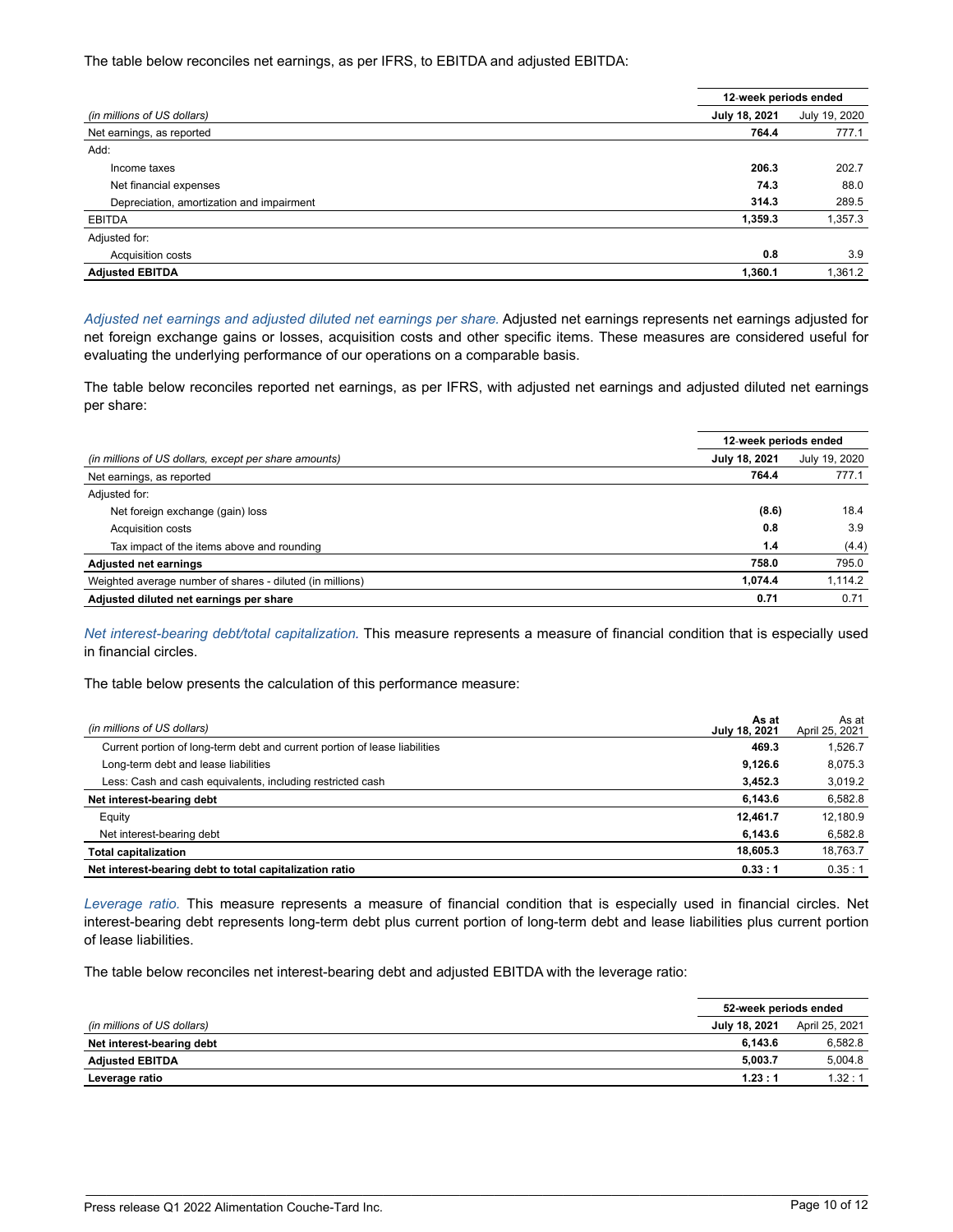*Return on equity.* This measure is used to measure the relation between our profitability and our net assets. Average equity is calculated by taking the average of the opening and closing balance for the 52-week period.

The table below reconciles net earnings, as per IFRS, with the ratio of return on equity:

|                             |               | 52-week periods ended |  |  |
|-----------------------------|---------------|-----------------------|--|--|
| (in millions of US dollars) | July 18, 2021 | April 25, 2021        |  |  |
| Net earnings                | 2.692.8       | 2,705.5               |  |  |
| Average equity              | 11.781.7      | 11.123.8              |  |  |
| Return on equity            | 22.9%         | 24.3%                 |  |  |

*Return on capital employed.* This measure is used to measure the relation between our profitability and capital efficiency. Earnings before interest and taxes ("EBIT") represents net earnings plus income taxes and net financial expenses. Capital employed represents total assets less short-term liabilities not bearing interests, which excludes current portion of long-term debt and current portion of lease liabilities. Average capital employed is calculated by taking the average of the beginning and ending balance of capital employed for the 52-week period.

The table below reconciles net earnings, as per IFRS, to EBIT with the ratio of return on capital employed:

|                             | 52-week periods ended |                |
|-----------------------------|-----------------------|----------------|
| (in millions of US dollars) | July 18, 2021         | April 25, 2021 |
| Net earnings                | 2,692.8               | 2,705.5        |
| Add:                        |                       |                |
| Income taxes                | 657.2                 | 653.6          |
| Financial expenses          | 328.8                 | 342.5          |
| <b>EBIT</b>                 | 3,678.8               | 3.701.6        |
| Average capital employed    | 23,332.3              | 23,252.3       |
| Return on capital employed  | 15.8%                 | 15.9%          |

## **Profile**

Couche-Tard is a global leader in convenience and fuel retail, operating in 26 countries and territories, with close to 14,200 stores, of which approximately 10,800 offer road transportation fuel. With its well-known Couche-Tard and Circle K banners, it is one of the largest independent convenience store operator in the United States and it is a leader in the convenience store industry and road transportation fuel retail in Canada, Scandinavia, the Baltics, as well as in Ireland. It also has an important presence in Poland and Hong Kong SAR. Approximately 124,000 people are employed throughout its network.

*For more information on Alimentation Couche-Tard Inc. or to consult its annual Consolidated Financial Statements and Management Discussion and Analysis, please visit: https://corpo.couche-tard.com.*

### **Contacts:**

.

**Investor relations** Tel: (450) 662-6632, ext. 4619 **investor.relations@couche-tard.com**

**Media relations: Lisa Koenig,** Head of Global Communications Tel: (450) 662-6632, ext. 6611 **communication@couche-tard.com**

The statements set forth in this press release, which describes Couche-Tard's objectives, projections, estimates, expectations or forecasts, may constitute forwardlooking statements within the meaning of securities legislation. Positive or negative verbs such as "believe", "can", "shall", "intend", "expect", "estimate", "assume" and other related expressions are used to identify such statements. Couche-Tard would like to point out that, by their very nature, forward-looking statements involve risks and uncertainties such that its results, or the measures it adopts, could differ materially from those indicated in or underlying these statements, or could have an impact on the degree of realization of a particular projection. Major factors that may lead to a material difference between Couche-Tard's actual results and the projections or expectations set forth in the forward-looking statements include the effects of the integration of acquired businesses and the ability to achieve projected synergies, uncertainty related to the duration and severity of the current COVID-19 pandemic, fluctuations in margins on motor fuel sales, competition in the convenience store and retail motor fuel industries, exchange rate variations, and such other risks as described in detail from time to time in the reports filed by Couche-Tard with securities authorities in Canada and the United States. Unless otherwise required by applicable securities laws, Couche-Tard disclaims any intention or obligation to update or revise any forward-looking statements, whether as a result of new information, future events or otherwise. The forward-looking information in this release is based on information available as of the date of the release.

\_\_\_\_\_\_\_\_\_\_\_\_\_\_\_\_\_\_\_\_\_\_\_\_\_\_\_\_\_\_\_\_\_\_\_\_\_\_\_\_\_\_\_\_\_\_\_\_\_\_\_\_\_\_\_\_\_\_\_\_\_\_\_\_\_\_\_\_\_\_\_\_\_\_\_\_\_\_\_\_\_\_\_\_\_\_\_\_\_\_\_\_\_\_\_\_\_\_\_\_\_\_\_\_\_\_\_\_\_\_\_\_\_